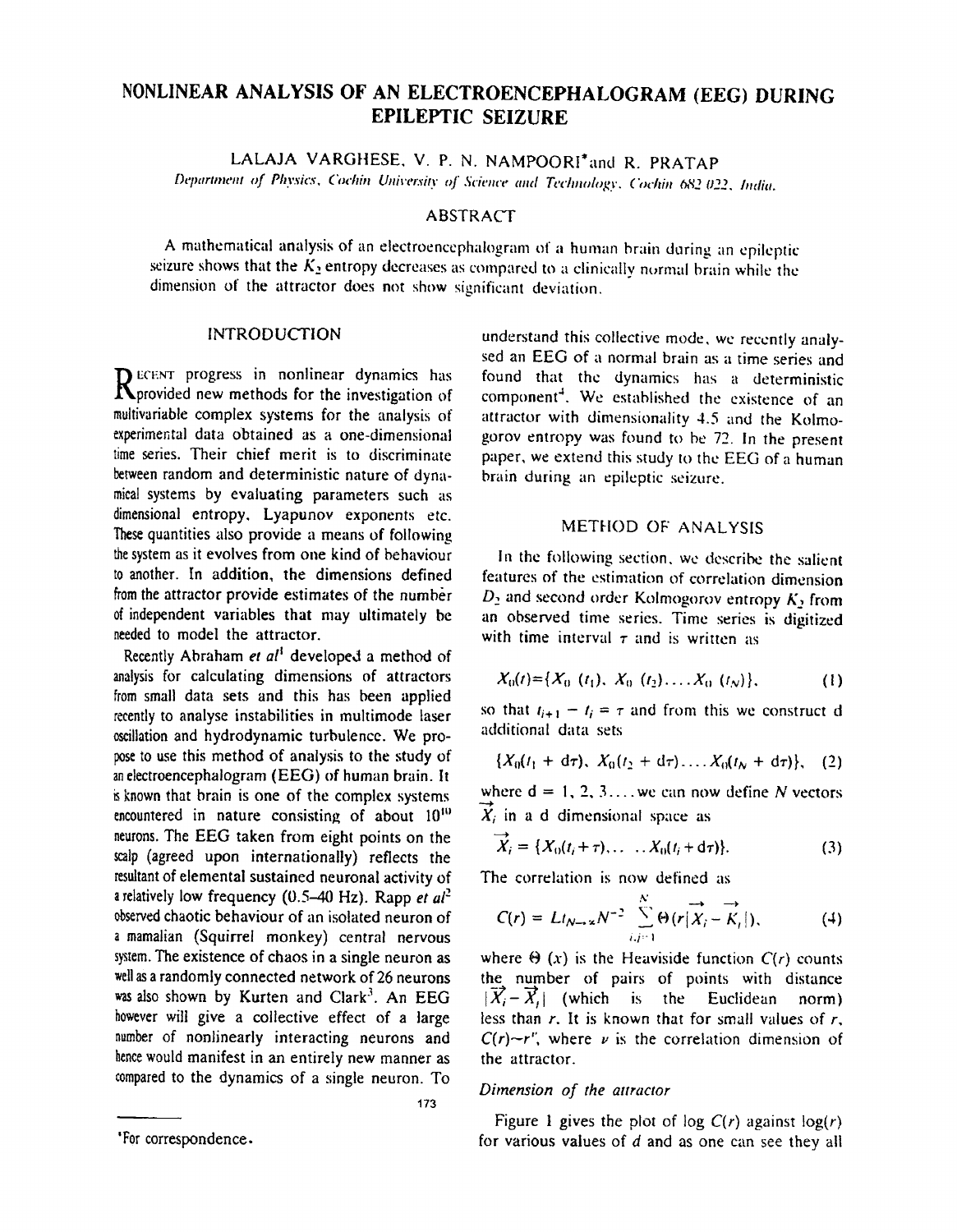

**Figure 1.** A plot of log  $[C(r)]$  against log  $[r]$  for various  $d$ . As  $d$  increases, the lower part of the curves become more and more parallel to each other. The curves saturate at the top.



Figure 2. Slope of the linear part of the curves in figure 1 is plotted against the dimension  $d$ . The curve saturates as *d* increases. The saturation value of the slope is called  $D_2$ , the second order dimension of the attractor.

saturate. The slopes  $\nu$  of the linear part of the curves are plotted against respective dimension d and is given in figure 2. For a completely random dynamics, this plot will be a straight line with slope unity. However, in the case of an EEG data. the curve saturates for large values of the dimension *d* and the saturation value of the slope  $D_2$  (4.5 in the present case), is called the second order dimension of the attractor. Moreover, this saturation behaviour proves the existence of deterministic component of the EEG. The noninteger value of the attpactor dimension  $D_2$  establishes the existence of determi-

#### Second order Kolmogorov entropy

Another quantity of great significance second order Kolmogorov entropy which is in terms of the correlation function as

$$
K_2 = \mathop{\text{Lt}}_{r \to 0, d \to \infty} \frac{1}{\tau} \log [C_d(r) / C_{d+1}(r)],
$$

where  $\tau$  corresponds to temporal reduced measurements.  $K_2 = 0$  implies an orderal while  $K_2 = \infty$  corresponds to totally stocks tion. Thus  $K_2>0$  is a sufficient condition  $\frac{1}{2}$ ministic chaos. Experimentally  $K_2$  is obtain limiting value in the plot of

$$
\frac{1}{\tau}\log\left[C_d\left(r\right)/C_{d+1}(r)\right]
$$

against d. Figure 3 gives such a plot and over to a value 6 asymptotically for largever

#### **CONCLUSIONS**

The results presented were obtained  $\frac{1}{2}$ the EEG of a person during an epilepr which is classified as a Grand Mal and  $\mathfrak{m}$ the frontal right side. It was found that  $\mathbb{R}$ dimension is not sensitive for epileptic set



Figure 3. The second order Kolmogor given as a function of d. This again  $\frac{d}{dx}$